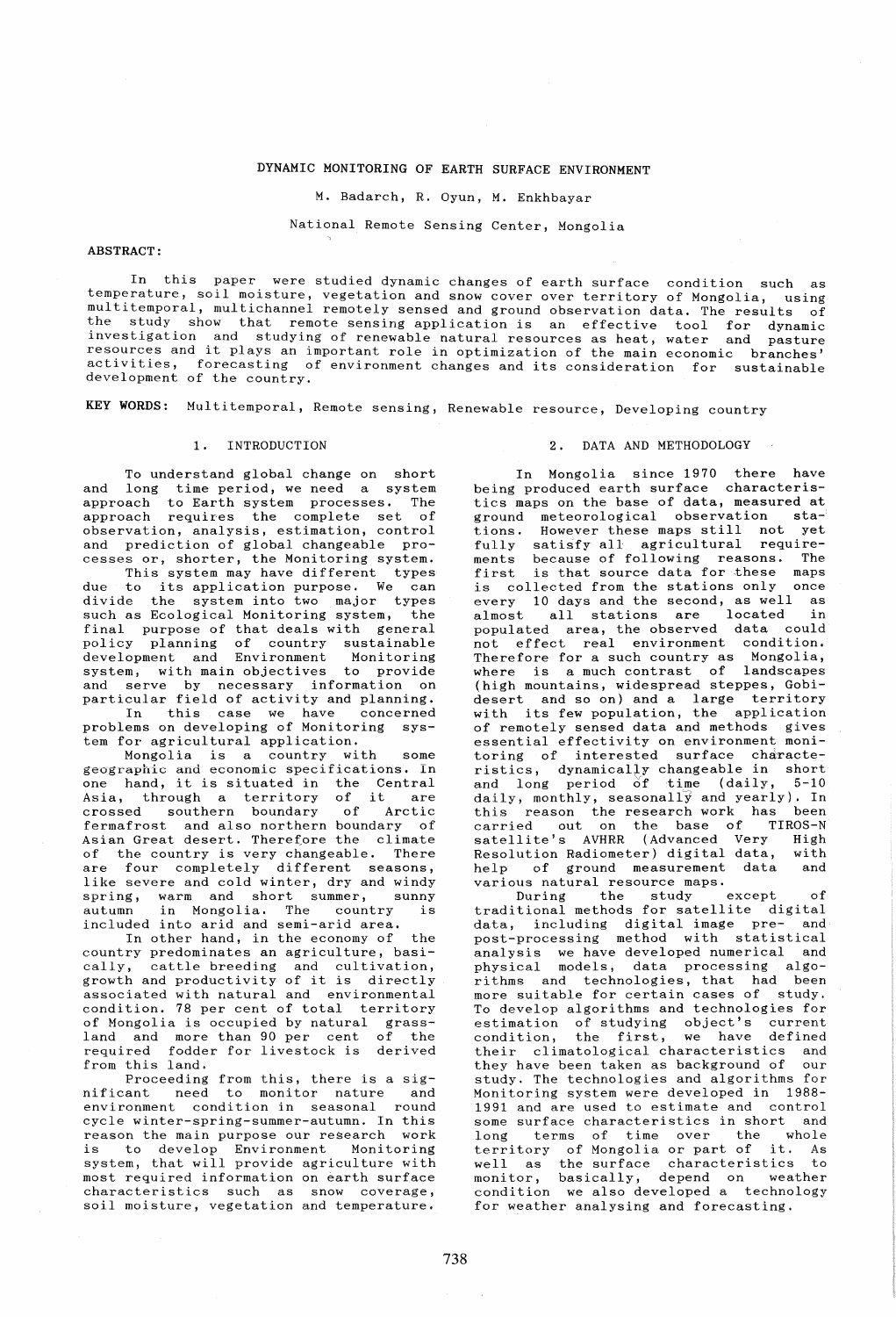## 3. APPLICATION ANALYSIS

To estimate and control the surface and climate condition we have chosen the following surface characteristics according to seasonal agricultural requirements for further assessment of its dynamics. These characteristics are in winter-snow cover, in spring and autumn-soil moisture, in summer-vegetation cover and in all seasons-surface temperature.

So in this paper we introduced some results of our research work on dynamic monitoring.

# 3.1 Snow coverage dynamics (September - April)

The information about snow coverage<br>very important to really evaluate is very important to really<br>winter condition for cattle-bre condition for cattle-breeding and pasture current state. Therefore since the remote sensing data has been used in Mongolia there have been done some research works on snow cover assessment based on satellite and ground measurement data. The statistical characteristics of snow cover distribution, stable snow cover formation and its continuation have been<br>determined by Badarch (1987) and the determined by Badarch (1987) and results of the investigation show that in winter about 1.09 mIn sq.km or 69 per cent of total territory of the country are covered by snow. In February boundary of stable snow covered area reaches up to diatitude 43.4<sup>o</sup>N and longitude 1040E, taking annual maximum area under snow cover (1.35 mIn sq.km).

A technology for mapping of snow cover distribution had been developed in 1990 and now every 5-10 days we produce snow cover distribution thematic maps in a scale of 1:5.000.000 and 1:7.000.000 with a plotting of snow depth data, measured at the ground meteorological stations. Thus classifying snow cover by its range of coverage, distinguishing snow covered area<br>from cloudiness and desert by their from cloudiness and desert by temperature differences, identifying snow cover among the forested area, mapping whole territory of Mongolia with help of multidate cloud-free satellite data mosaic changes, to evaluate its distribution.

Fig.1 shows snow cover maps, derived from AVHRR data on 23 December 1991 and 2 February 1992. Snow cover is classified into 4 different classes as fully snow covered, partly snow covered (2 classes-more and less than 50 per cent of an area covered by snow) and snow-free areas. Also there have been plotted snow depth data and described the percentage of snow coverage classes for local administrative regions.

### 3.2 Soil moisture dynamics (April-June, September-October)

Almost entire area of Mongolian territory belongs to a region with insufficient and unstable moisture. As well as there predominates non-irrigated cultivation, the information on soil moisture plays significant role to effectively organize agrotechnical policy and increase agricultural productivity. Also in the

spring snow cover melts and evaporates<br>within very short time (7-10 days) and so within very short time  $(7-10 \text{ days})$  and so<br>much that in most cases has no effect on much that in most cases has no effect soil moisture. Therefore the soil mois-<br>ture, reserved in the autumn before reserved in the autumn before freezing of soil, remains as main soil moisture resources in the spring, so the information on soil moisture in the autumn is a predictor soil water contents in spring. In this reason this information is more required in the spring and autumn. In the work of Oyun (1990) has been analysed ground observation data for the period of more than 10 years, determined climatological characteristics of soil mois-<br>ture, produced soil moisture map and ture, produced soil moisture map developed integral technology for determination of soil moisture characteristics, based on methods of statistics, landscape indication, satellite multichannel digital data processing and heat balance. From those studies it was concluded that the those studies it was concluded that the<br>mean statistical value of soil moisture is not reached to the lowest value of field water capacity ranging between hydroscopic water capacity and capillary breaking off. Soil moisture monthly dynamics appears not clearly, but the analysis of water content ground measurements show its high variation within 2-5 days and daily dynamic in the surface layer. Space distribution study shows the maximum value of study shows the maximum value of<br>productive-wetness-in-1m-top-layer-occurs in Selenge river basin and Khalkhyn-gol river region and it ranges between  $99-150$ mm, but its minimum value - less than 20mm<br>is observed in the arid-steppe, zone and observed in the arid-steppe zone and backsides of mountain Altai. In the mountain areas Khangai, Khentii and foreststeppe zone this value counts 46-98mm.

Using thermal inertia, derived from AVHRR radiance temperature of channels 4, and 5, source data of channel 3 and regression model we produce a map of surface soil moisture. Fig.2 is soil moisture map, prepared on the base of AVHRR data in 2 May 1991. In this map the territory of Mongolia is divided into following 5 major categories of soil moisture: water logged area, area with moderately and slightly wet soil, excessively dry soil and snow or ice cover.

### 3.3 Vegetation dynamics (May - September)

In recent years more and more scientists are interested in monitoring of vegetation progress using NOAA-AVHRR data due to its daily repeat cycle and large territory coverage in contrast to other satellite data.

A methodological approach for natural grassland current state estimation and determination of its production in the steppe pasture zone of Mongolia using ground measurement data and Normalized Vegetation Index (NVI), derived from AVHRR multichannel digital data (Adyasuren, multichannel digital data (Adyasuren,<br>1989) had been developed and based on this method we had possibility to map vegetation condition every 10 days.

It was concluded that the variation of NVI value corresponds to real pasture condition in steppe zone of Mongolia and in the beginning of June these values vary within  $0.17-0.37$ , depending on current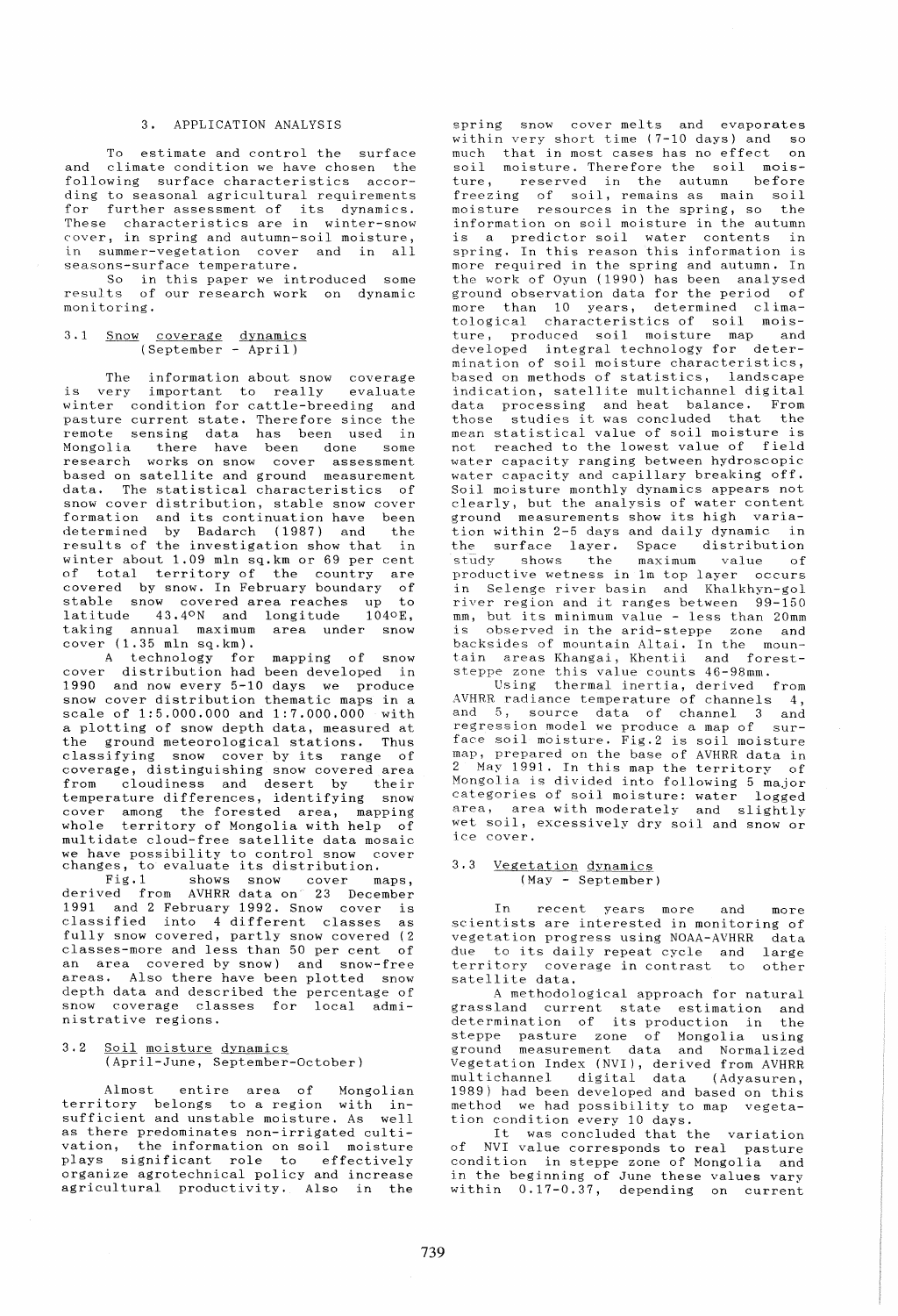

measured at ground meteorological station.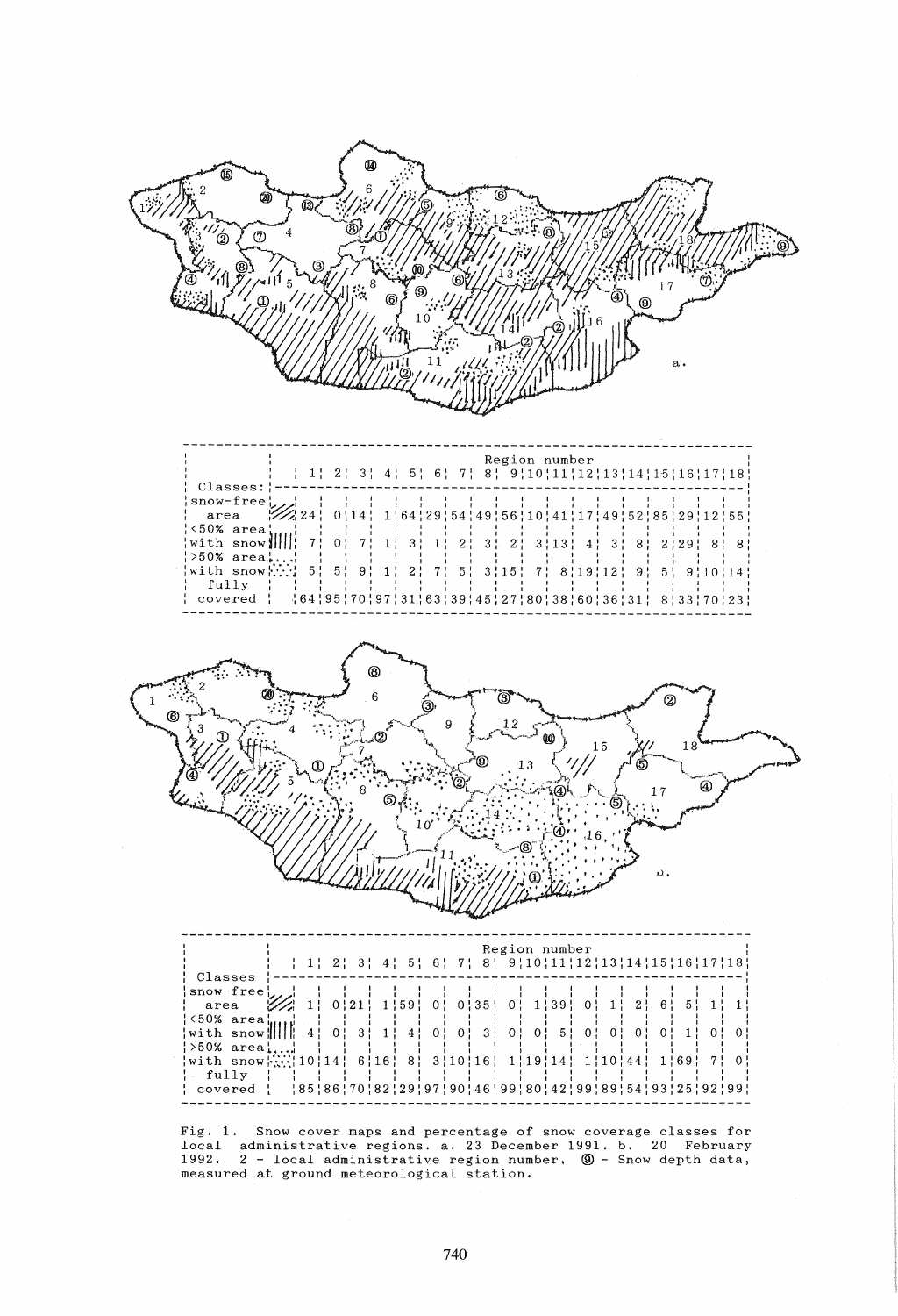

XXXX

area with moderately wet soil area with slightly wet soil excessively dry soil snow or ice cover

Fig. 2. Soil moisture map in 2 May 1991

condition of vegetation cover. Also there has been analysed statistical charac-<br>teristics of NVI. The northern dense teristics of NVI. forested area and dry-steppe zone the value of NVI is increased by 0.45 than the value observed in desert area.

The Fig.3 shows vegetation maps in 17 June 1991 and 7-12 September respectively. Here are identified 4 different classes of vegetation condition according to NVI values as barren area (NVI=0.-0.04), sparse vegetated (NVI=O.05-0.1), moderately vegetated (NVI=0.11-0.2), highly vegetated (NVI=O.21-0.4) and excessively dense vegetated or forest (NVI>0.41) areas.

3.4 Temperature dynamics (January - December)

There is a requirement to monitor surface temperature in all seasons. For example determining surface temperature in the winter and summer we find out an area under cold and warm temperature anomalies, which is the main reason of complication for livestock climate condition. In spring the surface temperature differences give to identify and control steppe or forest fire, to distinguish snow covered and sandy areas.

Though we do not produce surface temperature map every day but using AVHRR data we control and analyze surface temperature over whole territory of Mongolia and a technology for mapping of surface temperature determination, considering an emmisivity of various natural and artificial objects. The accuracy of derived surface temperature is  $\pm 3$ <sup>o</sup>C (Oyun, Altankhuyag, Tuya, 1991).

However, there still not yet exist environmental ground observation stations in those parts of Mongolia, where impossible or difficult to read and carry out any observation, for example high mountains, dry and hot desert, big lakes and density forest, the use of NOAA-AVHRR data is desirable for observing Global daily surface temperature and its dynamics. Also the daily temperature dynamics. Also the daily temperature<br>estimation of various landscapes gives possibilities to detect the appearance of surface temperature anomalies, to extend ground measurement data range in terms of times and spaces. In case of surface temperature determination we have used radiance temperature, derived from channels 3, 4, 5 of AVHRR data, corrected by ground measurement data.

The analysis, carried out in mountain area show there is a daily temperature dynamics at the top of mountains but its amplitude is decreased with increasing of elevation. In July daily temperature dynamics at highest picks in Mongolia (Munkhkhairkhan 4204m and Tavan-Bogd 4374m) ranges 10-12°C and in October 9-  $10^{O}$ C, respectively.

Integral temperature map in 7 January 1991 is shown in Fig 4. According to temperature range value we identified 6 different classes.

### 4. CONCLUSION

Significant progress has been<br>ved for-observation-of-dynamic chaachieved for observation of dynamic racteristics in various natural phenomena using traditional methods and remote sensing techniques and prepared information allows to effectively monitor and forecast environment changes, to generate database for natural resource, to manage agriculture and other economic branches.

The above mentioned surface characteristics had been studied independent-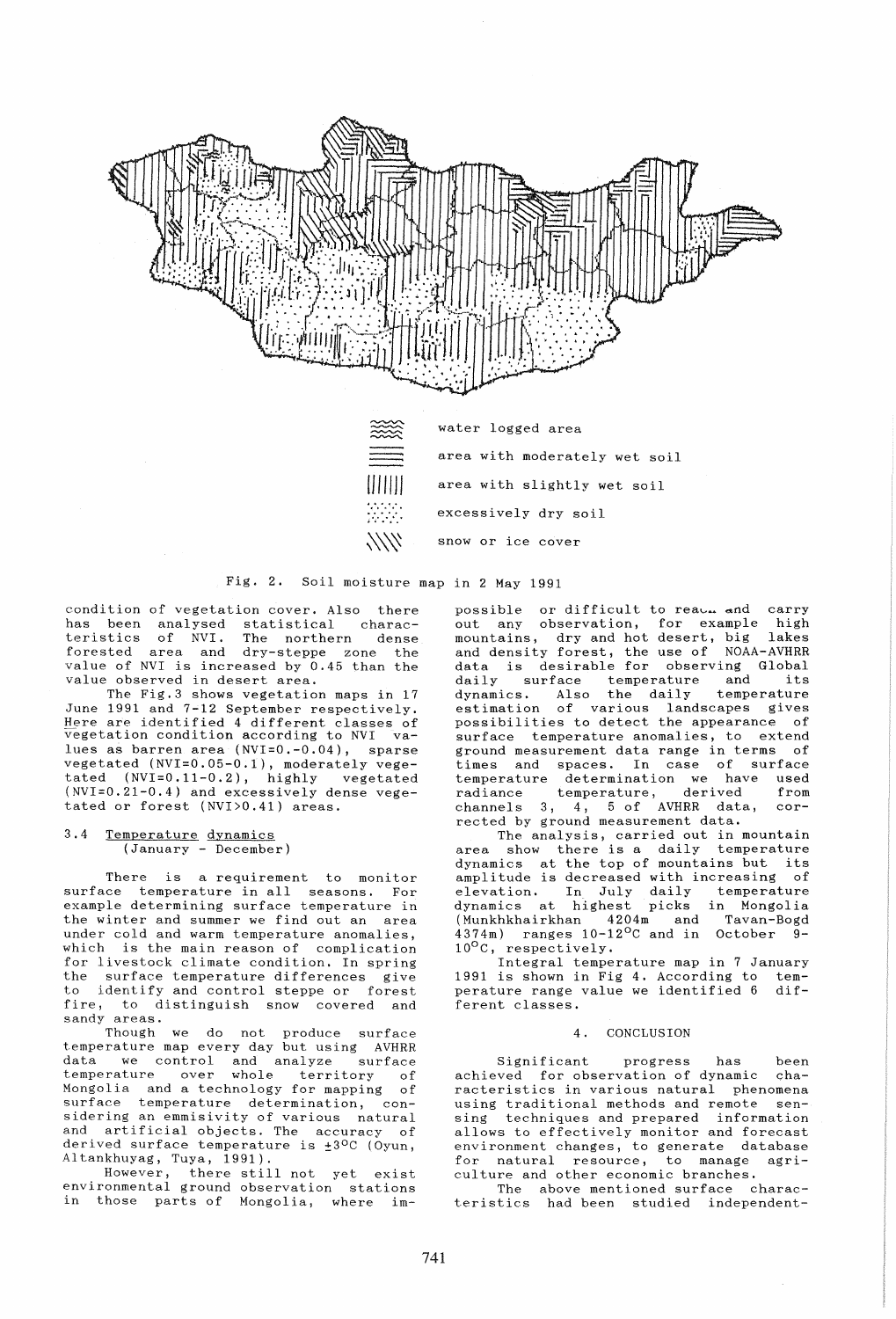